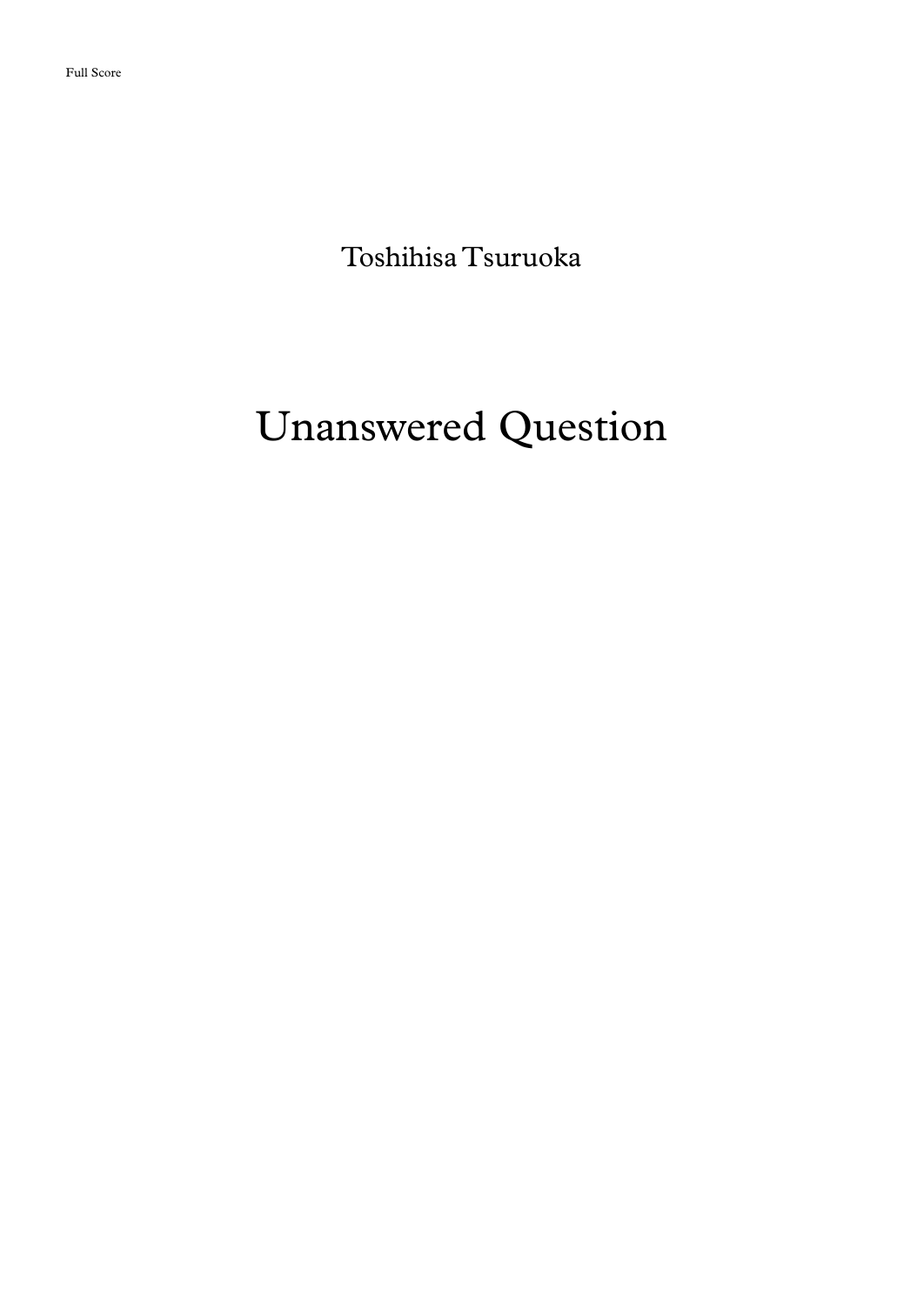## All Acoustic Instruments

Play as written in a common manner but with a consideration of how and when the digital internvention occurs upon each part.

# Microphone Bells

Use a dynamic microphone and lightly tap the diaphragm cover with a finger. And process this noise with physically modelled resonator devises such as Corpus and Erosion in Ableton Live. Finally, add a delay effect in accordance with the written values for its setting throughout the score.



# Digital Tape

This composition utilizes revese echo effect upon the performed acoustic sound.



These symbols represent when to record and stop-record a specified instrument. During this process, the sound of the reverse echo will not be heard, but it is captured within the computer for later use. The duration of this sound-copying process is represented with dotted lines. Each of the captured sound is named as patches with dedicated patch numbers.



These symbols represent when to playback and stop-playback a previously captured sound in reverse echo effect.The duration of this playback is represented with dotted lines.

During the mesure 21-34, step-sequensed filter is added upon the reverse echo sound. By modulating the cut-off frequency of the filter in accordance with the written pitches as well as syncing the tempo of the performance to the step sequencer, it aims to convert the computer into an accompaning instrument.



## Delay

[Delay On 16th/75%] represents the start of the delay effect with 16th note repeat value and 75% of feedback setting. [Delay Off] represeents when the effect is disabled.

Fade to Gray Effect

Fade to Gray effect is an intense delay effect with a filter that elliminates the low and mid frequency over time.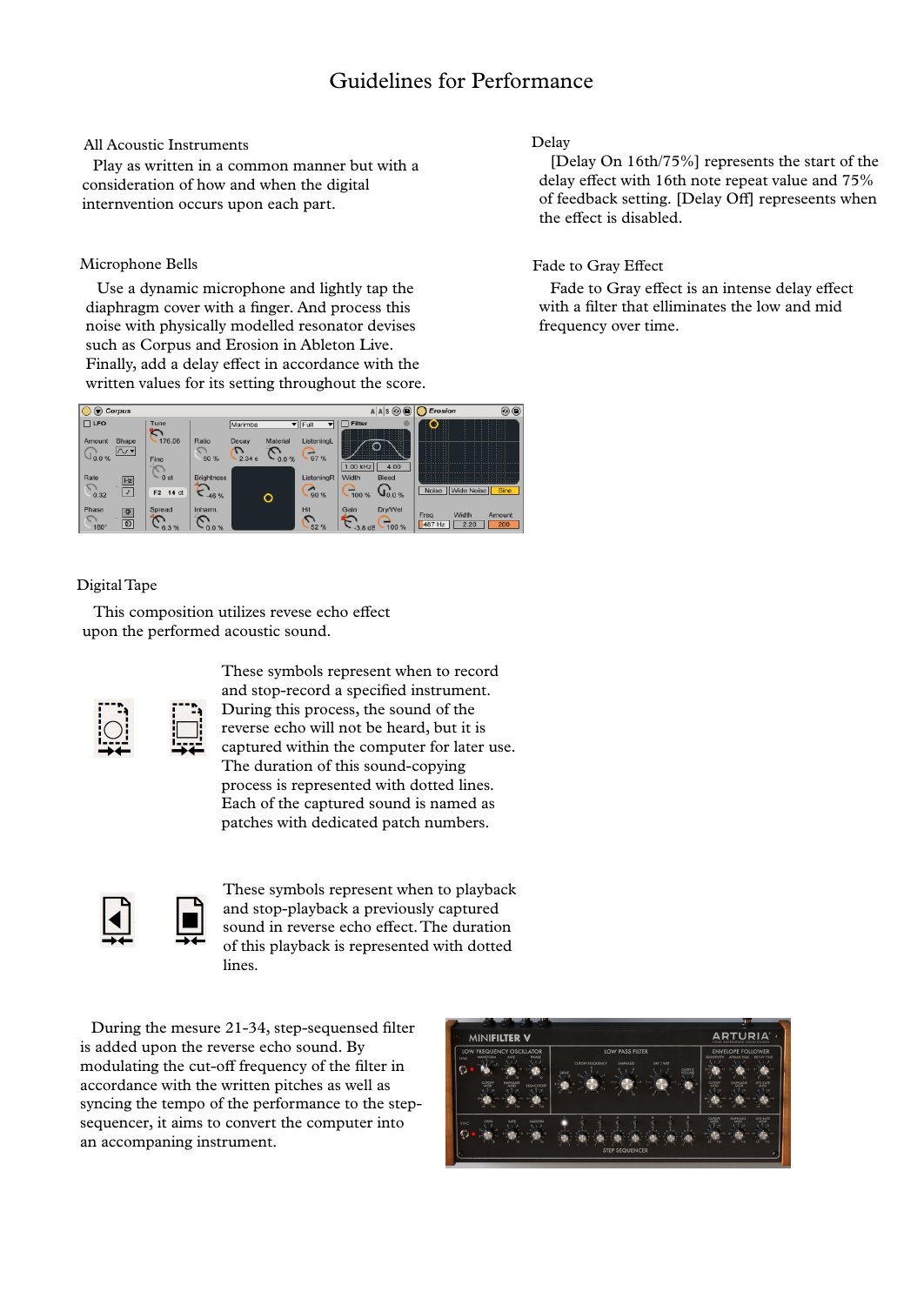Toshihisa Tsuruoka



=

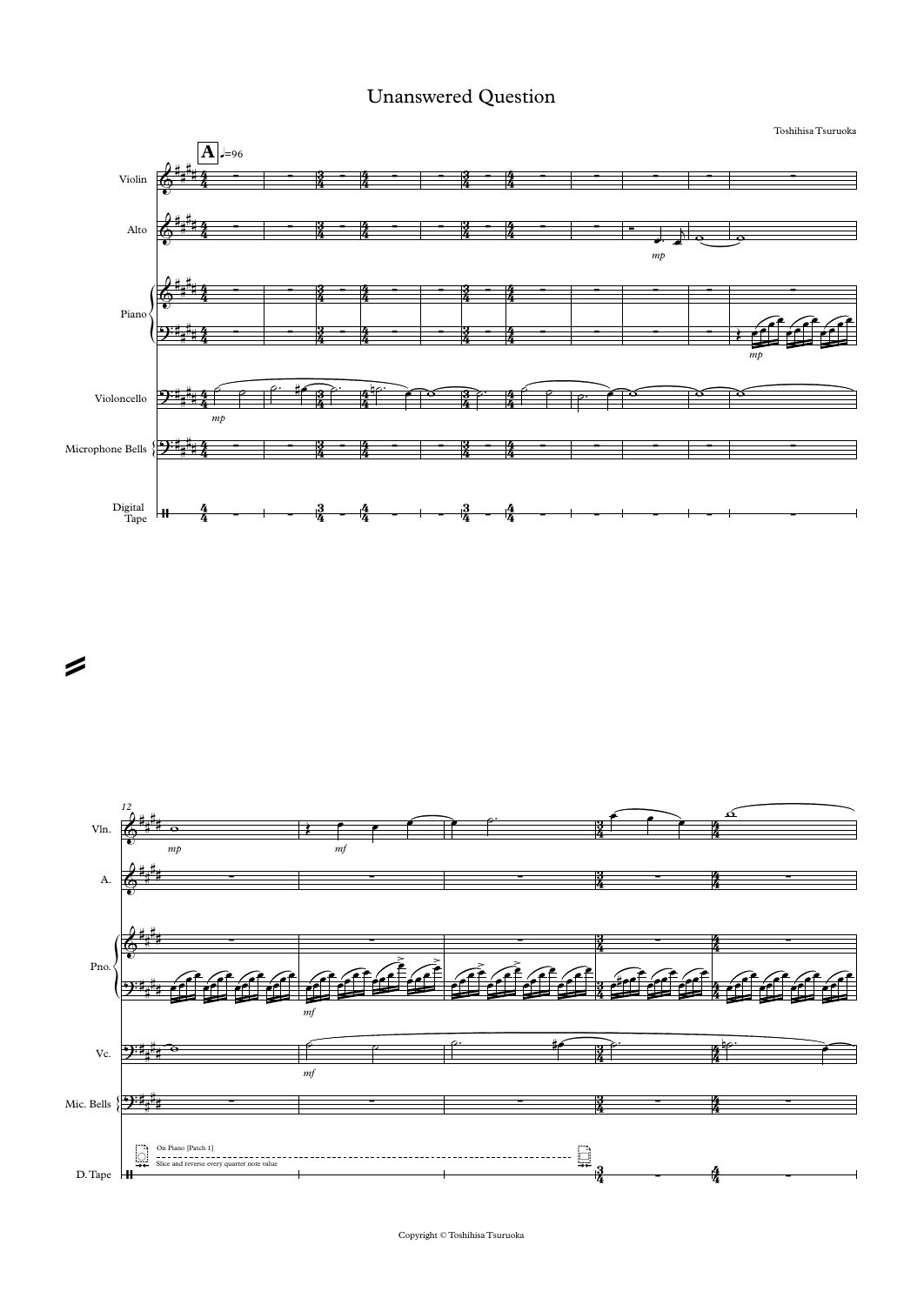



3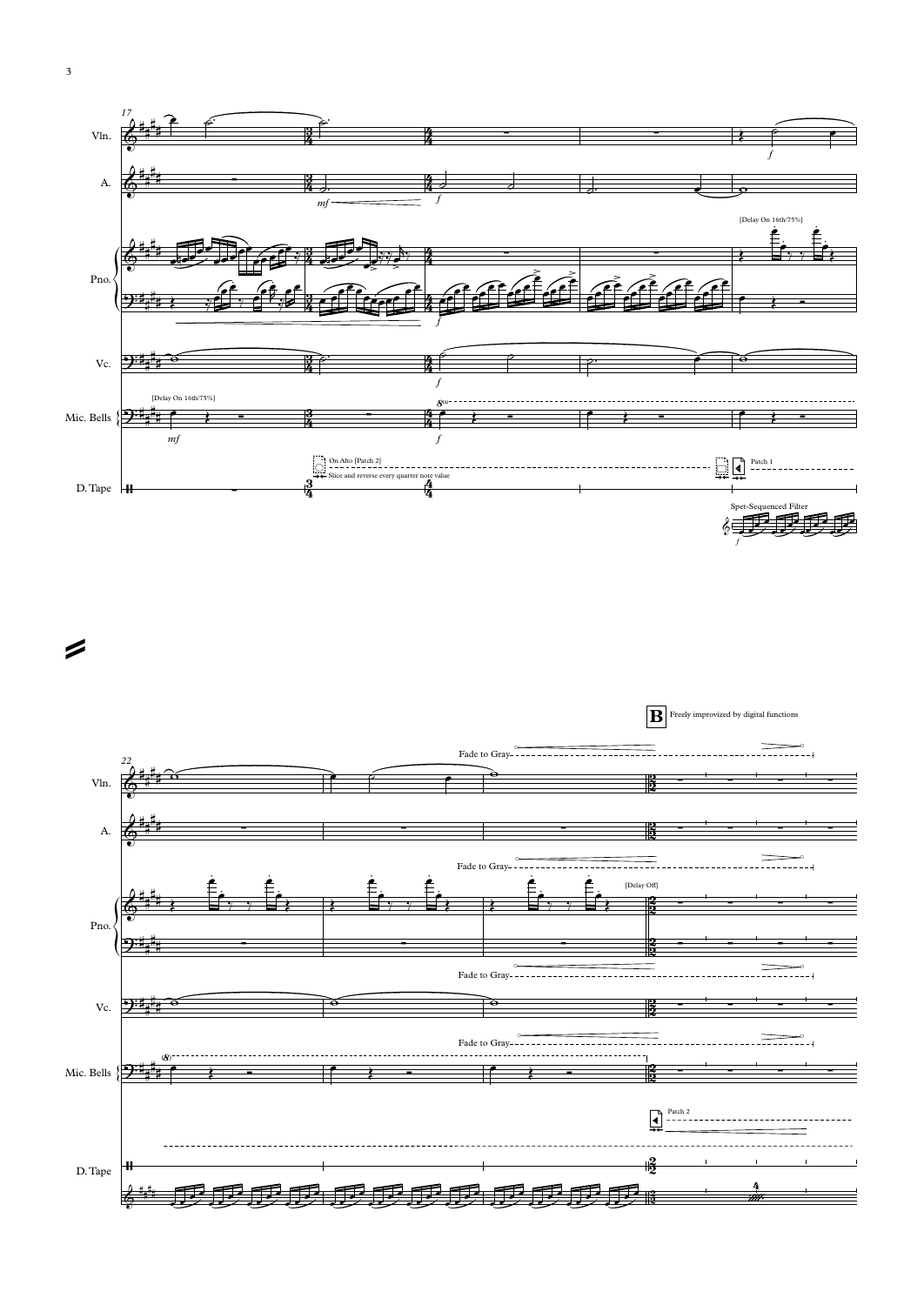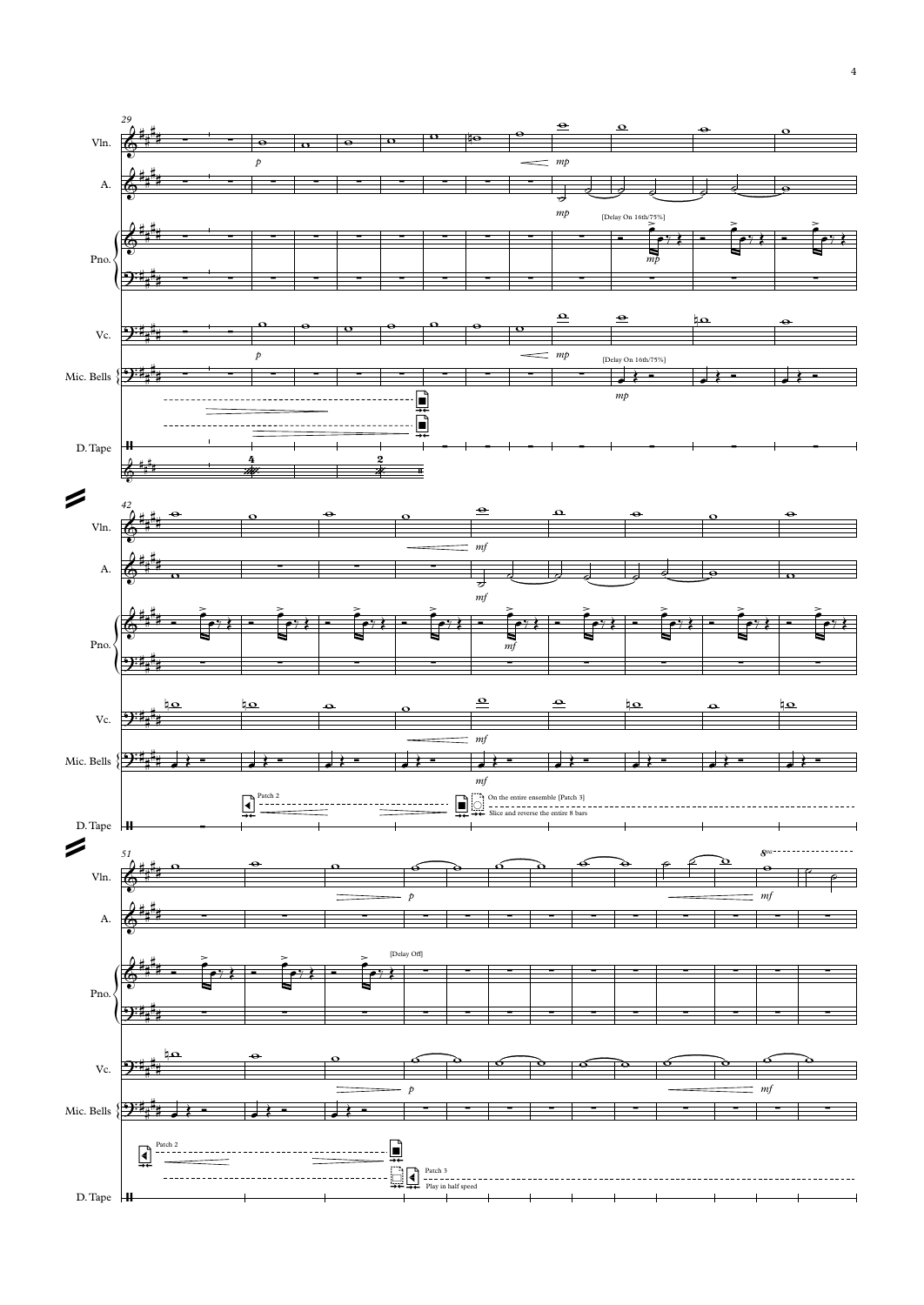

5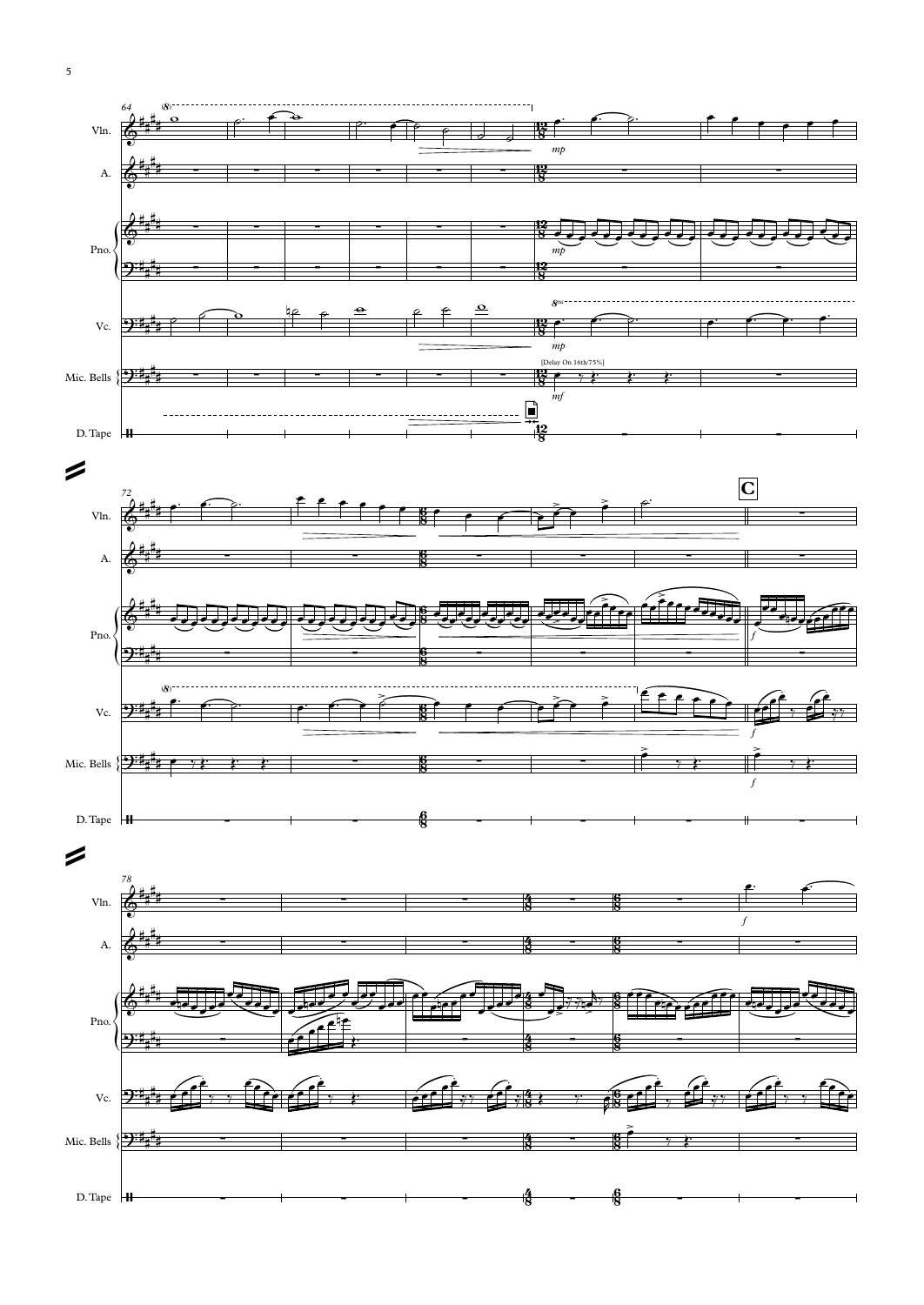